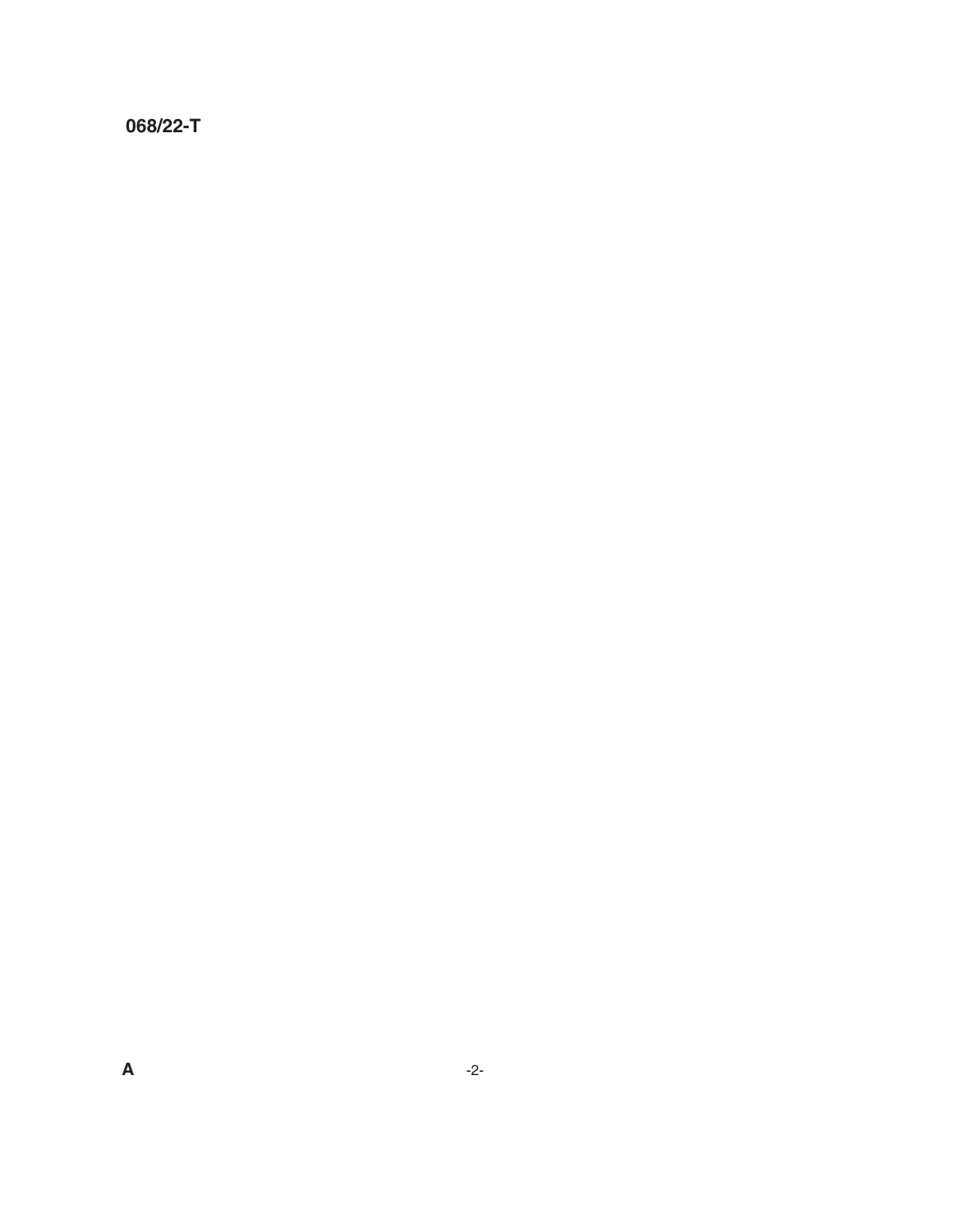- 1. ஜார்ஜ் ஒனக்கூரின் எந்தப் படைப்பு 2021 கேந்திரா சாகித்ய அகாடமி விருதை வென்றுள்ளது ? A) பிரணயா கதைகள் B) ஆகாச ஊஞ்சல் C) பூமியுடே ஸ்பந்தனம் D) ஹிருதய ராகங்கள் 2. இவற்றில் எது 2021-இல் துரோணச்சார்யா விருதை வென்றது A) பி.ஆர். ஸ்ரீஜேஷ் B) டி.பி. ஓவுசெஃப்  $C)$  கே.சி. லேகா D) சஜன் பிரகாஷ் 3. உலகின் மிகப்பெரிய பறவை சிற்பம் எது ? A) அட்லாண்ட் ஃபால்கன் B) கருடா விஸ்னு கென்கனா D) சான்ட் ஹில் கிரேன்  $C)$   $\mathcal{D}$   $\mathcal{D}$   $\mathcal{D}$ 4. முழு சூரிய சக்தியில் இயங்கும் உலகின் முதல் விமான நிலையம் எது ? A) சத்ரபதி சிவாஜி சர்வதேச விமான நிலையம் B) கொச்சி சர்வதேச விமான நிலையம் C) துபாய் சர்வதேச விமான நிலையம் D) ஷாங்கி சர்வதேச விமான நிலையம் 5. கேரள மாநில திரைப்பட அகாடமியின் பொறுப்பு அமைச்சர் யார் ? A) ஜி. ஆர். அனில் B) பி. பிரசாத் C) ஜே. சிஞ்சு ராணி D) சலி செரியன் 6. கேரளா பொது சேவை ஆணையத்தின் தற்போதைய தலைவர் யார் ? A) அட்வகேட். எம்.கே. சாகீர் B) டாக்டர் மினி ஜக்காரியாஸ் C) டாக்டர் ஜினு ஜக்காரியா உம்மன் D) டாக்டர் எம்.ஆர். பைஜூ 7. கேரளா மாநில கூட்டுறவு வங்கி லிமிடெட் அமைக்க எத்தனை மாவட்ட கூட்டுறவு வங்கிகள் இணைக்கப்பட்டுள்ளன ?  $C)$  21  $D)$  13 A) 17 B) 15 8. 2021-இல் அன்னா பென் எந்த விருதை வென்றார் ? A) லலிதா கலா அகாடமி விருது B) கேரள சங்கீத நாடக அகாடமி விருது C) கேரள மாநில திரைப்பட விருது D) கேரள நாட்டுப்புற அகாடமி விருது 9. டாக்டர். சோசம்மா ஐப் 2022 பத்மஸ்ரீ விருதை எந்த வகை சேவைக்காக வென்றார் ? A) அறிவியல் மற்றும் பொறியியல் B) மருத்துவம் C) சமூக சேவை D) மற்றவைகள்
- A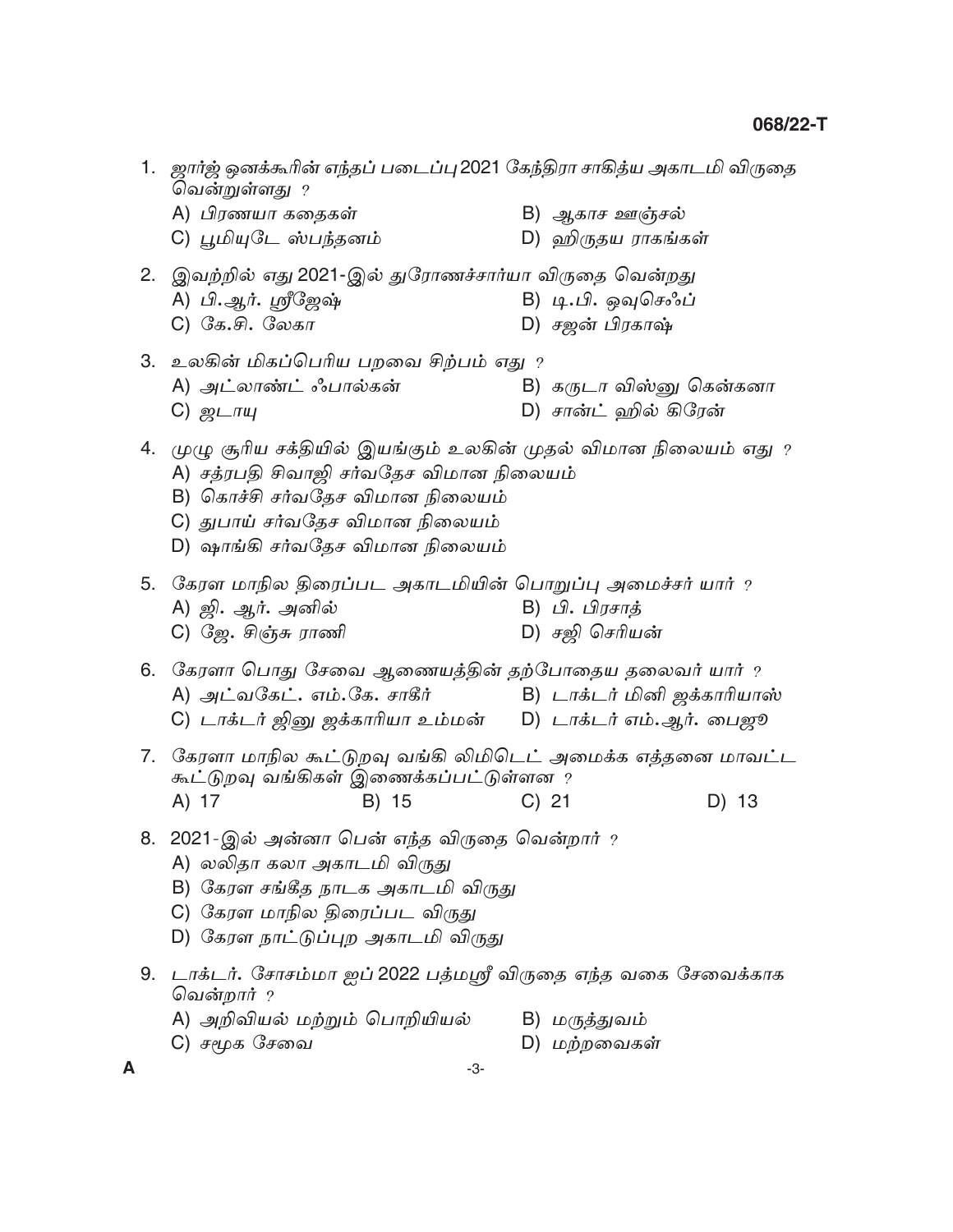|     | 10.   கேரள ஸ்டேட் கவுன்சில் ஃபார் சயின்ஸ், எந்த ஆண்டு டெக்னாலஜி<br>& என்விரோன்மென்ட் என்ற பெயரை ஏற்றுக்கொண்டது $\,$ ?                                                        |         |                                                 |         |
|-----|------------------------------------------------------------------------------------------------------------------------------------------------------------------------------|---------|-------------------------------------------------|---------|
|     | A) 2002                                                                                                                                                                      | B) 1972 | C) 1984                                         | D) 1989 |
|     | 11. பரந்த பூமியின் மேலோட்டத்தில் உள்ள முக்கிய கனிமங்கள் யாவை ?<br>A) அலுமினியம், மெக்னீசியம்<br>C) மெக்னீசியம், சிலிக்கா                                                     |         | B) சிலிக்கா, இரும்பு<br>D) அலுமினியம், சிலிக்கா |         |
|     | 12.  பின்வருவனவற்றில் எது வெற்றுக் கல்லுக்கு உதாரணம் இல்லை ?<br>A) மணற்கல்<br>$C)$ பசால்ட்                                                                                   |         | B) சுண்ணாம்புக்கல்<br>D) $(A) 8 (C)$            |         |
| 13. | ஒவ்வொரு ஆண்டும் ஐக்கிய நாடுகள் சபை உலக மண் தினத்தை<br>எப்போது கொண்டாடுகிறது ?<br>A) டிசம்பர் 15<br>$C)$ டிசம்பர் 10                                                          |         | B) டிசம்பர் 14<br>D) டிசம்பர் 13                |         |
|     | 14. மடிப்பு மலைத்தொடருக்கான எடுத்துக்காட்டு எது ?<br>A) மேற்கு தொடர்ச்சி மலை<br>C) ஆல்ப்ஸ்                                                                                   |         | B) அட்லஸ்<br>$D)$ (B) & (C)                     |         |
| 15. | _________ கனமழையைத் தொடர்ந்து நீர் மட்டம் திடீரென உயரும்                                                                                                                     |         |                                                 |         |
|     | நிகழ்வாகும்.<br>A) பெருவெள்ளம்<br>C) வெள்ளம்                                                                                                                                 |         | B) நிலச்சரிவு<br>D) சுனாமி                      |         |
|     | 16.   இந்தியாவில் அதிக மக்கள் தொகை கொண்ட மாநிலம் எது $\,$ ?<br>A) உத்திரபிரதேசம்<br>C) வங்காளம்                                                                              |         | B) பீகார்<br>D) மகாராஷ்டிரா                     |         |
| 17. | ஒரு லட்சத்திற்கு அதிகமும் பத்து லட்சத்திற்கு கீழேயும் மக்கள் தொகை<br>கொண்ட நகரத்திற்கு என்ன பெயர் <sub>?</sub><br>A) மெகாநகரம்                                               |         | B) <i>பட்டனம்</i>                               |         |
|     | C) நகரம்                                                                                                                                                                     |         | D) மெட்ரோபொலிட்டன் நகரம்                        |         |
| 18. | இந்தியாவில் இலையுதிர் காலம் எப்போது ?<br>A) ஜனவரி முதல் பிப்ரவரி வரை<br>B) <i>ஜூலை முதல் ஆகஸ்ட்</i> வரை<br>C) நவம்பர் முதல் டிசம்பர் வரை<br>D) செப்டம்பர் முதல் அக்டோபர் வரை |         |                                                 |         |
| A   |                                                                                                                                                                              | -4-     |                                                 |         |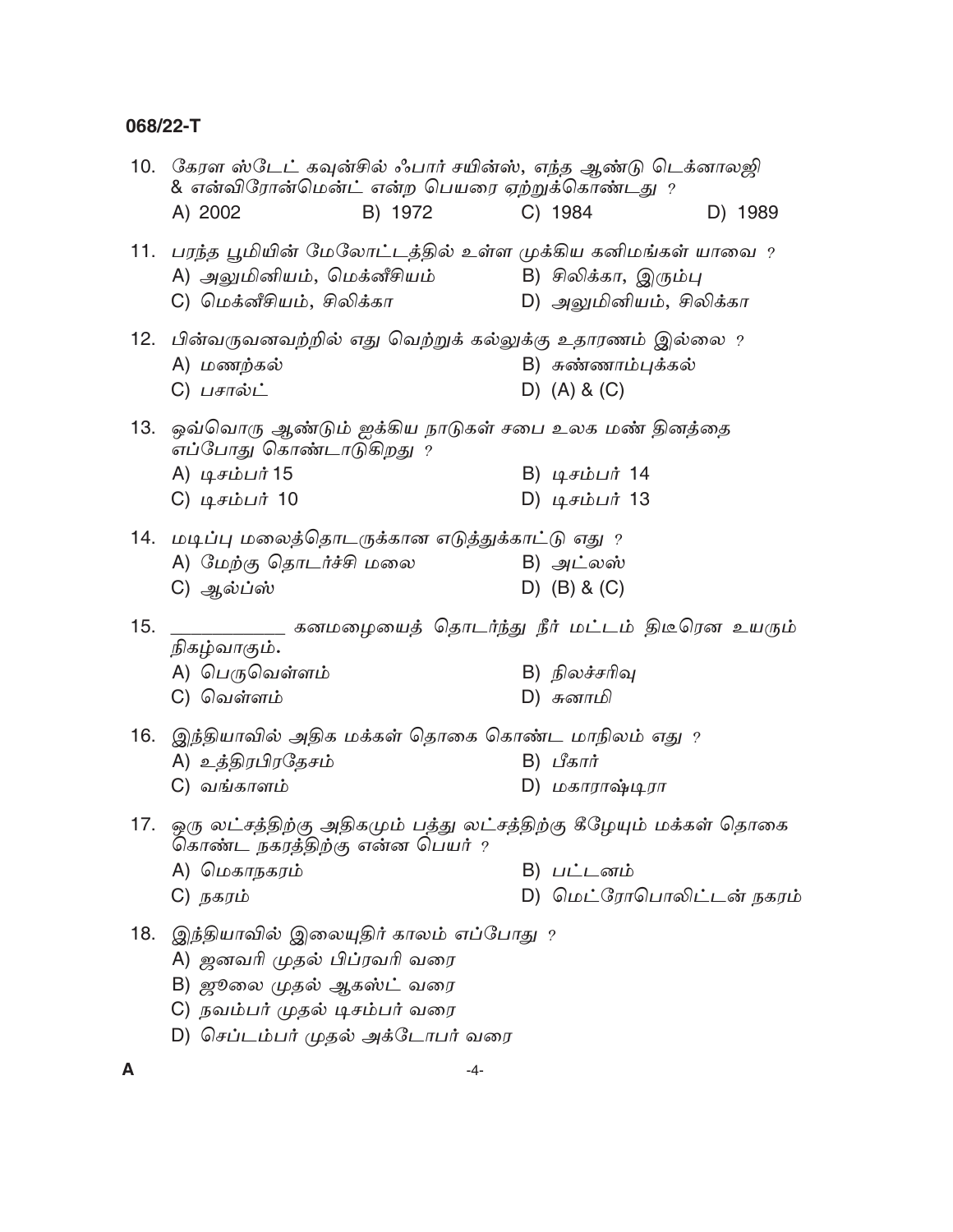| 19. | கேரளாவில் அதிக அரிசி உற்பத்தி செய்யும் மாவட்டம் எது ?<br>A) இடுக்கி                                                                                                                                                             | B) பாலக்காடு C) வயநாடு |    |                                               | D) ஆலப்புழா |
|-----|---------------------------------------------------------------------------------------------------------------------------------------------------------------------------------------------------------------------------------|------------------------|----|-----------------------------------------------|-------------|
| 20. | பின்வருவனவற்றில் டிரான்ஸ் இமயமலையின் ஒரு பகுதி எது ?<br>A) லடாக், சிவாலிக்<br>C) <i>லடா</i> க், ஜஸ்கர்                                                                                                                          |                        |    | B) காரகோணம், நாக மலைகள்<br>D) ஜஸ்கர், பட்காய் |             |
| 21. | பின்வருவனவற்றில் உரிமைகள் மசோதாவில் கையெழுத்திட்ட பிரிட்டிஷ்<br>மன்னர் யார் $\,$ ?<br>A) சார்லஸ் – $\mathsf I$                                                                                                                  |                        |    | B) $g\pi r \dot{\phi} - V$                    |             |
|     | C) எட்வர்ட் – VII                                                                                                                                                                                                               |                        |    | D) வில்லியம்ஸ் – III                          |             |
| 22. | கேரளாவின் தற்போதைய தலைமை தகவல் அதிகாரி யார் ?                                                                                                                                                                                   |                        |    |                                               |             |
|     | A) சுஷ்மா சிங்                                                                                                                                                                                                                  |                        |    | B) யஷ் வர்தன் குமார் சின்ஹா                   |             |
|     | C) விஸ்வாஸ் மேத்தா                                                                                                                                                                                                              |                        |    | D) இவற்றில் ஏதுமில்லை                         |             |
| 23. | இந்தியக் கொடி குறியீட்டின்படி VVIP விமானங்களில் பயன்படுத்தப்படும்<br>கொடியின் அளவு என்ன ?                                                                                                                                       |                        |    |                                               |             |
|     | A) 150 × 100 mm                                                                                                                                                                                                                 |                        |    | B) 225 × 150 mm                               |             |
|     | C) $450 \times 300$ mm                                                                                                                                                                                                          |                        |    | D) இவற்றில் ஏதுமில்லை                         |             |
| 24. | இந்திய அரசியலமைப்புச் சட்டத்தின் எந்தப் பிரிவு, ''அரசின் நிதியால்<br>முழுமையாகப் பாதுகாக்கப்படும் எந்தவொரு கல்வி நிறுவனத்திலும் மத<br>போதனை வழங்கப்படக்கூடாது'' என்று கூறுகிறது ?<br>A) $28(1)$                                 |                        |    | B) 28(2)                                      |             |
|     | C) 28(3)                                                                                                                                                                                                                        |                        |    | D) மேலே எதுவும் இல்லை                         |             |
|     | 25.  அரசமைப்புச் சட்டத்தின் எந்தப் பிரிவு மாநிலக் கடனைக் கையாள்கிறது ?                                                                                                                                                          |                        |    |                                               |             |
|     | A) 292                                                                                                                                                                                                                          | B) 293                 |    | C) 323                                        | D) 351      |
| 26. | கீழ்க்கண்டவர்களில் யார் தேசிய மனித உரிமைகள் ஆணையத்தின்<br>தலைவராகப் பணியாற்றவில்லை ?<br>A) நீதிபதி ரங்கநாத் மிஸ்ரா<br>B) நீதிபதி எஸ். ராஜேந்திர பாபு<br>C) நீதிபதி எம். என். வெங்கடாசலையா<br>D) நீதிபதி கோபால் பல்லவ் பட்டநாயக் |                        |    |                                               |             |
| 27. | RTI விண்ணப்பத்தை நிராகரிக்க எந்த RTI பிரிவு முன்மொழிந்துள்ளது ?                                                                                                                                                                 |                        |    |                                               |             |
|     | A) 8                                                                                                                                                                                                                            | B) 15                  | C) | -16                                           | D) 27       |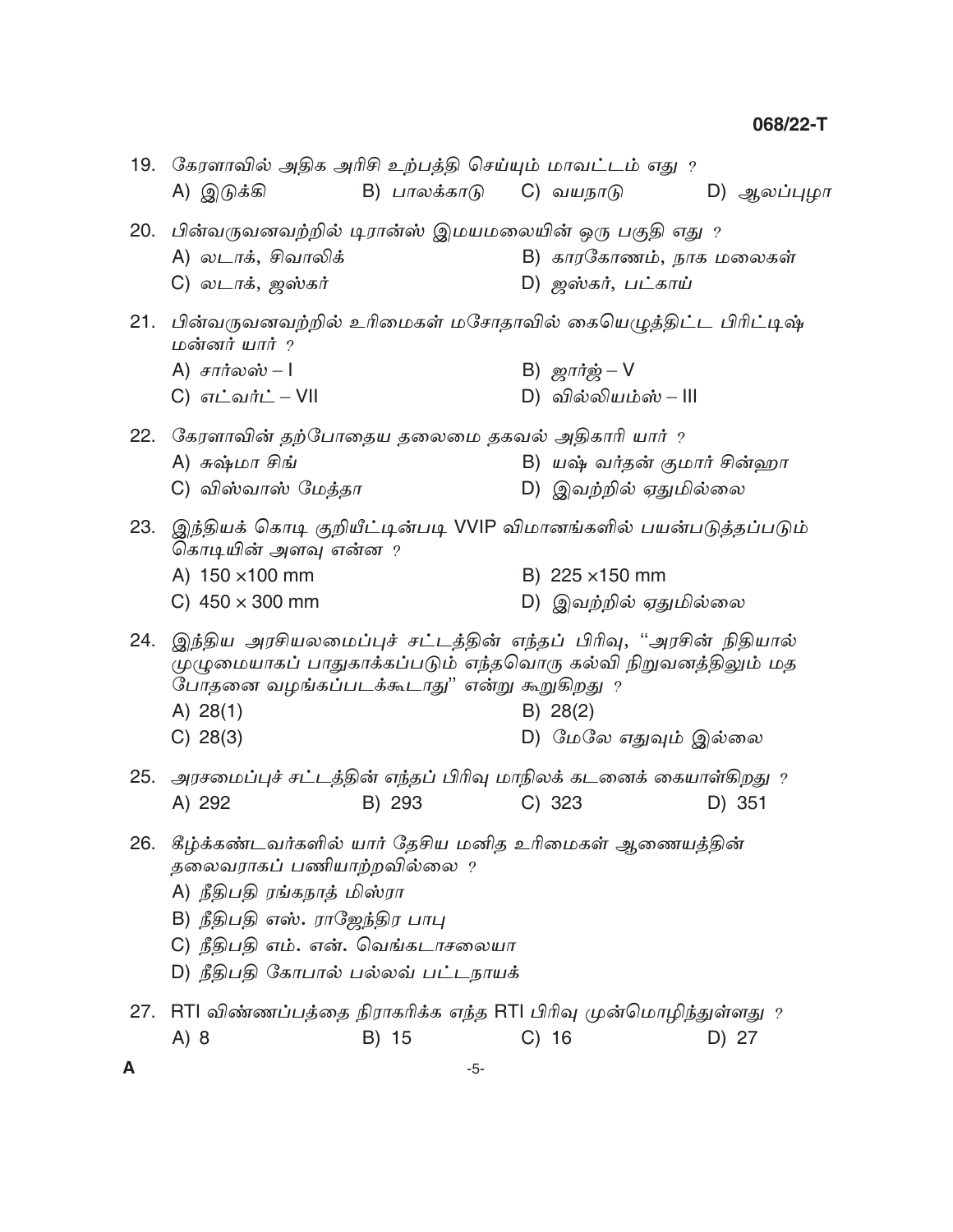| 28. | ''அவற்றை உருவாக்கி அவற்றின் கீழ் வாழும் மனிதர்களின் நலன்களைத்<br>தாண்டி அரசுக்கும் தேசத்திற்கும் எந்த நோக்கமும் இல்லை." எந்த சுதந்திரப்<br>போராட்டத்தின் போது இந்த வார்த்தைகள் வந்தன ?                                                          |                          |                                                    |           |
|-----|-------------------------------------------------------------------------------------------------------------------------------------------------------------------------------------------------------------------------------------------------|--------------------------|----------------------------------------------------|-----------|
|     | A) <i>ர</i> ஷ்யா                                                                                                                                                                                                                                | B) பிரான்ஸ் C) அமெரிக்கா |                                                    | D) சீனா   |
| 29. | அன்பு, சுதந்திரம், அமைதி, பங்களிப்பு மற்றும் பச்சாதாபம் ஆகியவற்றின்<br>மூலம் குழந்தையின் ஆளுமை வளர்ச்சியை உறுதிசெய்யும் பொறுப்பு<br>பெற்றோருக்கும் சமுதாயத்துக்கும் உண்டு என்று அறிவிக்கும் ஐ.நா.<br>தீர்மானம் எந்த ஆண்டில் நிறைவேற்றப்பட்டது ? |                          |                                                    |           |
|     | A) 1950 ஜனவரி 26                                                                                                                                                                                                                                |                          | B) 1945 அக்டோபர் 24                                |           |
|     | C) 1947 அக்டோபர் 20                                                                                                                                                                                                                             |                          | D) 1989 நவம்பர் 20                                 |           |
| 30. | மாநில மனித உரிமைகள் ஆணையம்<br>A) ஒரு தலைவர் மற்றும் இரண்டு உறுப்பினர்கள்<br>B) ஒரு தலைவர் மற்றும் மூன்று உறுப்பினர்கள்<br>C) ஒரு தலைவர் மற்றும் ஐந்து உறுப்பினர்கள்<br>D) ஒரு தலைவர் மற்றும் நான்கு உறுப்பினர்கள்                               |                          |                                                    |           |
| 31. | இந்திய தேசிய காங்கிரஸ் எந்த ஆண்டு உருவாக்கப்பட்டது ?                                                                                                                                                                                            |                          |                                                    |           |
|     | A) 1880                                                                                                                                                                                                                                         | B) 1895                  | C) 1885                                            | D) 1886   |
| 32. | இந்தியாவில் மகாத்மா காந்தியின் சத்தியாகிரகம் எது ?<br>A) அகமதாபாத் சத்தியாகிரகம்<br>C) பர்தோலி சத்தியாகிரகம்                                                                                                                                    |                          | B) கேதா சத்தியாகிரகம்<br>D) சம்பாரண் சத்தியாகிரகம் |           |
| 33. | இந்திய தேசிய காங்கிரஸின் 1929-லாகூர் மாநாட்டின் தலைவர் யார் ?                                                                                                                                                                                   |                          |                                                    |           |
|     |                                                                                                                                                                                                                                                 |                          |                                                    |           |
|     | A) மோதிலால் நேரு                                                                                                                                                                                                                                |                          | B) ஜவஹர்லால் நேரு                                  |           |
|     | C) மகாத்மா காந்தி                                                                                                                                                                                                                               |                          | D) சி.ஆர். தாஸ்                                    |           |
| 34. | சுதந்திர இந்தியாவின் மாநில மறுசீரமைப்பு ஆணையத்தின் தலைவர்<br>$\mu$ л $\dot{\pi}$ ?                                                                                                                                                              |                          |                                                    |           |
|     | A) வி.பி. மேனன்                                                                                                                                                                                                                                 |                          | B) எச்.என். குன்ஸ்ரு                               |           |
|     | C) பி.ஆர். அம்பேத்கர்                                                                                                                                                                                                                           |                          | D) ஃபசல் அலி                                       |           |
|     |                                                                                                                                                                                                                                                 |                          |                                                    |           |
| 35. | வங்கப் பிரிவினையின் போது வைஸ்ராய் யார் ?                                                                                                                                                                                                        |                          |                                                    |           |
|     | A) வெல்லஸ்லி பிரபு                                                                                                                                                                                                                              |                          | B) ரிப்பன் பிரபு                                   |           |
|     | C) கர்சன் பிரபு                                                                                                                                                                                                                                 |                          | D) லிட்டன் பிரபு                                   |           |
|     |                                                                                                                                                                                                                                                 |                          |                                                    |           |
| 36. | 1857-கலவரத்தில் நானா சாஹிப் எங்கு வழிநடத்தப்பட்டார் ?                                                                                                                                                                                           |                          |                                                    |           |
|     | A) டெல்லி                                                                                                                                                                                                                                       | B) கான்பூர்              | C) அவத்                                            | D) ஜான்சி |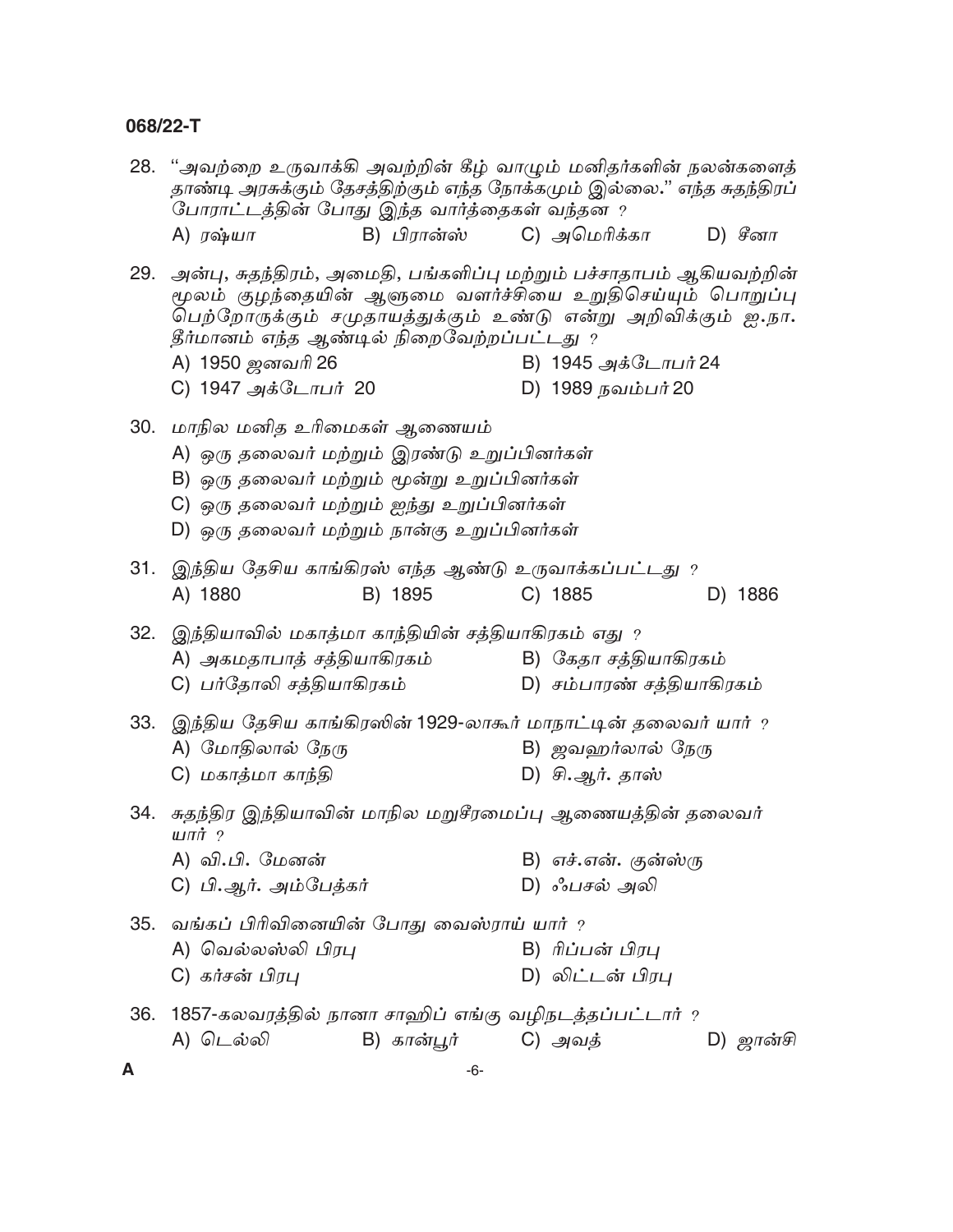|     | 37. இந்திய தேசிய ராணுவத்தின் பெண்கள் பிரிவின் பெயர் என்ன ? |            |                                                                   |
|-----|------------------------------------------------------------|------------|-------------------------------------------------------------------|
|     | A) ராணி ஜான்சி ரெஜிமென்ட்                                  |            | B) கேப்டன் லட்சுமி ரெஜிமென்ட்                                     |
|     |                                                            |            | C) ராணி கைடின்லியு ரெஜிமென்ட்        D)  மெட்ராஸ் ரெஜிமென்ட்      |
|     | 38. சந்தால் கலவரம் நடந்த பிரதேசம் எது ?                    |            |                                                                   |
|     | A) பஞ்சாப்                                                 |            | B) ராஜ் மஹால் மலைகள்                                              |
|     | C) நீலகிரி மலைகள்                                          |            | D) மகாராஷ்டிரா                                                    |
| 39. | பாலகங்காதர திலகரால் தொடங்கப்பட்ட செய்தித்தாள் எது ?        |            |                                                                   |
|     | A) பெங்காலி                                                |            | B) வந்தே மாதரம்                                                   |
|     | C) நியூ இந்தியா                                            |            | D) மராத்தா                                                        |
|     |                                                            |            |                                                                   |
| 40. | அமைக்க உதவிய வெளிநாட்டு நாடு எது ?                         |            | சுதந்திர இந்தியாவின் பொகாரோவில் இரும்புத் தாது தொழிற்சாலை         |
|     | A) ஜெர்மனி                                                 |            | B) பிரிட்டன்                                                      |
|     | C) சோவியத் யூனியன்                                         |            | D) பிரான்ஸ்                                                       |
|     |                                                            |            |                                                                   |
|     | 41.  சைலண்ட் வேலி எந்த மாவட்டத்தில் உள்ளது $\it ?$         |            |                                                                   |
|     | A) வயநாடு                                                  |            | B) இடுக்கி                                                        |
|     | C) திருச்சூர்                                              |            | D) பாலக்காடு                                                      |
|     | 42.   கேரளாவில் கிழக்கு நோக்கி ஓடும் நதி எது $\,$ ?        |            |                                                                   |
|     | A) பெரியார்                                                | B) கபினி   | C) பாரதப்புழா      D) பம்மா                                       |
|     |                                                            |            | 43.  கேரளாவில் எந்த நாள் விவசாயிகள் தினமாக கொண்டாடப்படுகிறது $\,$ |
|     | A) சிங்கம் 1                                               | B) மகரம் 1 | D) மேடம் 1<br>C) சிங்கம் 10                                       |
| 44. | சாஸ்தம்கோட்டா ஏரி எந்த மாவட்டத்தில் உள்ளது ?               |            |                                                                   |
|     | A) பத்தனம் திட்டா                                          |            | B) ஆலப்புழா                                                       |
|     | C) கொல்லம்                                                 |            | D) கோட்டயம்                                                       |
| 45. |                                                            |            | பின்வருவனவற்றில் ராஜீவ் காந்தி கேல் ரத்னா விருதைப் பெற்ற ஒரே      |
|     | மலையாள விளையாட்டு வீரர் யார் ?                             |            |                                                                   |
|     | A) பி. டி. உஷா                                             |            | B) கே. எம். பீனாமோள்                                              |
|     | C) மெர்சி குட்டன்                                          |            | D) ஐ. எம். விஜயன்                                                 |
| 46. | செத்துவா மீன்பிடி துறைமுகம் எந்த மாவட்டத்தில் உள்ளது ?     |            |                                                                   |
|     | A) கண்ணூர்                                                 |            | B) ஆலப்புழா C) எர்ணாகுளம் D) திருச்சூர்                           |
| A   |                                                            | -7-        |                                                                   |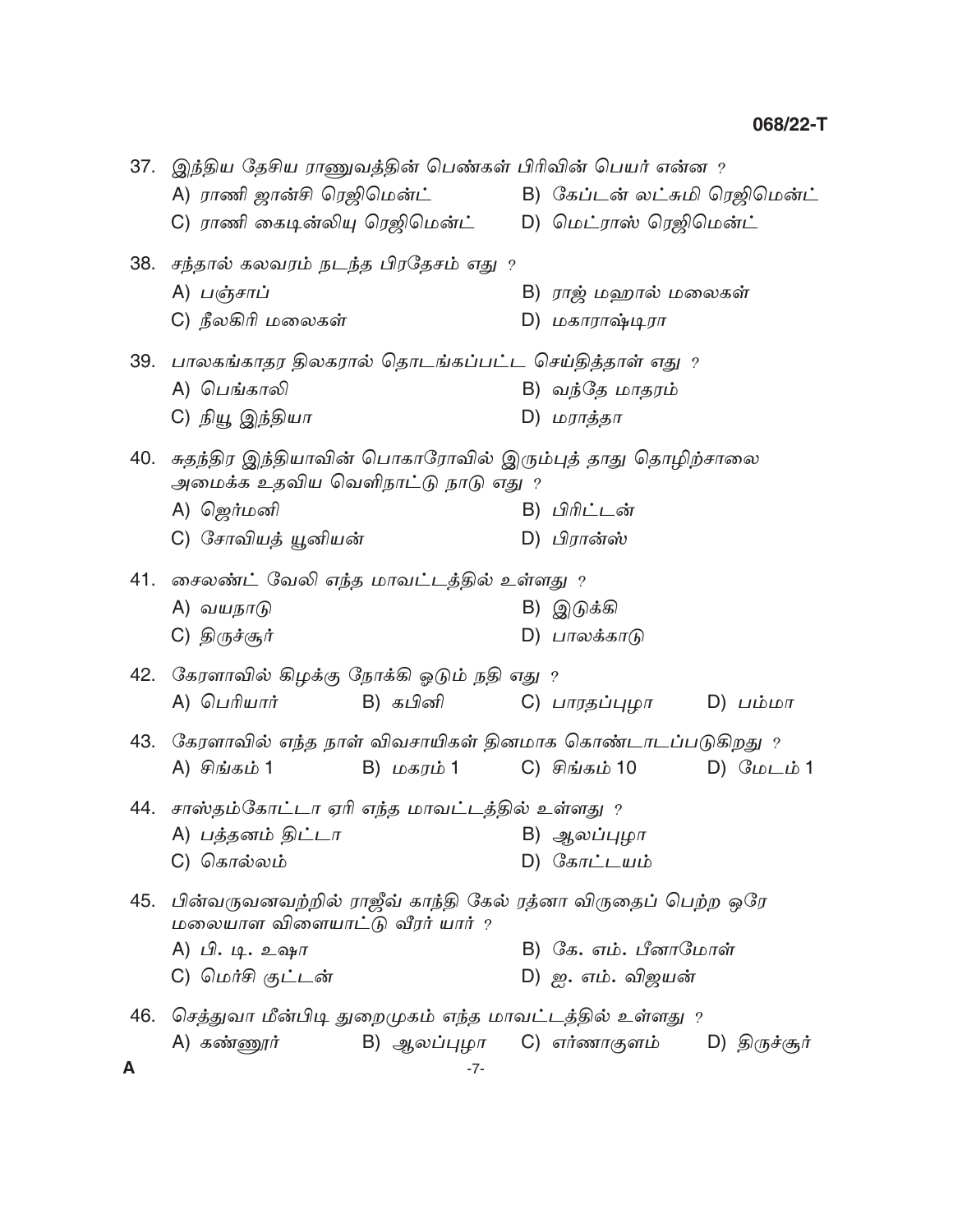|     | 47.   கேரளாவின் முதல் நீர்மின் திட்டம் எது  ?<br>A) இடுக்கி<br>C) இடமலையார்                                                                 |         |        | B) பள்ளிவாசல்<br>D) பேரிங்கல்குத்து                          |         |
|-----|---------------------------------------------------------------------------------------------------------------------------------------------|---------|--------|--------------------------------------------------------------|---------|
| 48. | கேரளாவில் தற்போது எத்தனை சர்வதேச விமான நிலையங்கள் உள்ளன ?<br>$A)$ 3                                                                         | B) 5    | $C)$ 4 |                                                              | D) 2    |
|     | 49. சேரளா ஹெல்த் சயின்ஸ் பல்கலைக்கழகம் எங்குள்ளது ?<br>A) திருவனந்தபுரம்<br>C) ஆலப்புழா                                                     |         |        | B) கலமச்சேரி<br>D) திருச்சூர்                                |         |
|     | 50. "என்டே கும்பளங்கி" புத்தகத்தின் ஆசிரியர் யார் ?<br>A) பேராசிரியர் எம்.கே. சானு<br>C) பி.டி. தாமஸ்                                       |         |        | B) பேராசிரியர் கே.வி. தாமஸ்<br>D) டாக்டர் எம். ஏ. குட்டப்பன் |         |
|     | 51. வெள்ளையனே வெளியேறு இயக்கம் தொடர்பாக கேரளாவில் நடந்த<br>நிகழ்வு எது ?<br>A) வேகன் சோகம்<br>C) கீழரியூர் வெடிகுண்டு வழக்கு                |         |        | B) சவர்ண ஜாதா<br>D) பட்டினி ஜாதா                             |         |
|     | 52. திருவிதாங்கூரும் கொச்சியும் இணைக்கப்பட்ட ஆண்டு<br>A) 1947                                                                               | B) 1945 |        | C) 1950                                                      | D) 1949 |
|     | 53.  இந்திய தேசிய காங்கிரஸின் தலைவராக இருந்த ஒரே மலையாளி யார் ?<br>A) சி. சங்கரன் நாயர்<br>C) பாரிஸ்டர் ஜி.பி. பிள்ளை                       |         |        | B) சி. கேசவன்<br>D) பட்டம் ஏ.தாணு பிள்ளை                     |         |
|     | 54. "ஆத்ம வித்யா சங்கத்தை" நிறுவியவர் யார் ?<br>A) ஸ்ரீ நாராயண குரு<br>C) சட்டம்பி சுவாமிகள்                                                |         |        | B) வாக்படானந்தா<br>D) மன்னத்து பத்மநாபன்                     |         |
|     | 55. "அறிவினால் அறிவாளியாக இருங்கள், அமைப்புடன் பலமாக இருங்கள் "<br>என்று உபதேசித்தவர் யார் ?<br>A) ஸ்ரீ நாராயண குரு<br>C) சஹோதரன் அய்யப்பன் |         |        | B) அய்யன்காளி<br>D) மன்னத்து பத்மநாபன்                       |         |
|     | 56.  சட்டம்பி சுவாமிகள் எழுதிய நூல் எது $\,$ ?<br>A) ஆத்மஉபதேசஷதகம்<br>C) ஆத்மவித்யா கஹலம்                                                  |         |        | B) தெய்வதேஷகம்<br>D) பிரசீனா மலையாளம்                        |         |
| A   |                                                                                                                                             | -8-     |        |                                                              |         |

 $-8-$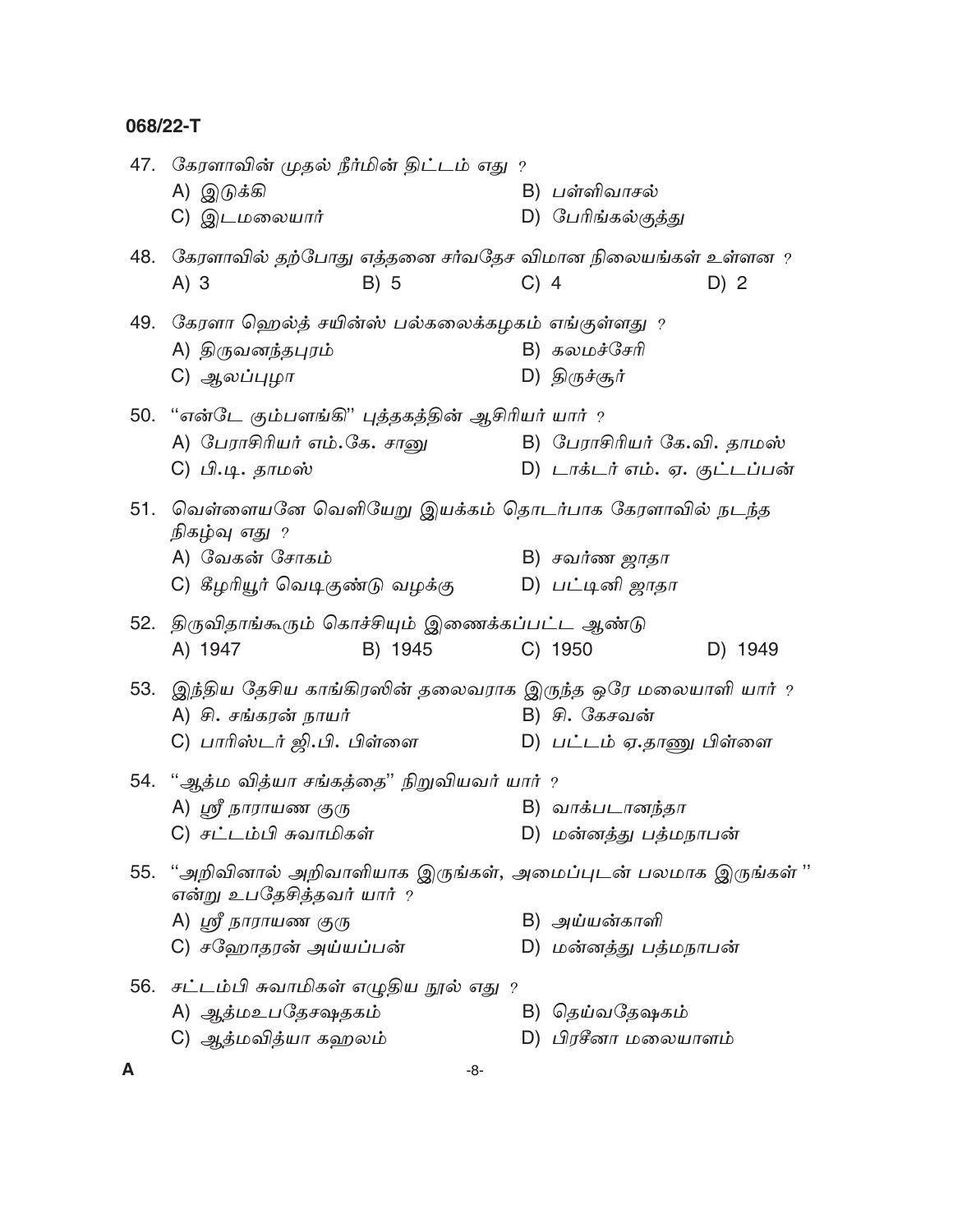| 57. "நவீன காலத்தின் அதிசயம்'' என்று மகாத்மா காந்தியால் விவரிக்கப்பட்ட<br>நிகழ்வு எது ?                 |                            |
|--------------------------------------------------------------------------------------------------------|----------------------------|
| A) வைக்கம் சத்தியாகிரகம்                                                                               | B) கோவில் நுழைவு அறிவிப்பு |
| C) குருவாயூர் சத்தியாகிரகம்                                                                            | D) பாளையம் சத்தியாகிரகம்   |
| 58. "பிரத்யக்ஷ ரக்ஷா தெய்வ சபை" யை நிறுவியவர் யார் ?                                                   |                            |
| A) குமர குருதேவன்                                                                                      | B) அய்யன்காளி              |
| C) பண்டிட் கே.பி. கருப்பன்                                                                             | D) சி. கேசவன்              |
| 59. வி.டி. பட்டத்திரிப்பாட்டின் "அடுக்களயில் நின்னும் அரங்கதேக்கு"<br>எந்த இலக்கிய வகையைச் சேர்ந்தது ? |                            |
| A) சுயசரிதை                                                                                            | B) நாடகம்                  |
| C) நாவல்                                                                                               | D) மகாகாவ்வியம்            |
| 60.   பின்வருவனவற்றில் சி. கேசவன் தொடர்பான வரலாற்று நிகழ்வு என்ன ?                                     |                            |
| A) கீழரியூர் வெடிகுண்டு வழக்கு                                                                         | B) மலபார் கலகம்            |
| C) கயூர் கிளர்ச்சி                                                                                     | D) கோழஞ்சேரி பேச்சு        |
| 61.  மனித உடலில் உள்ள விலா எலும்புகளின் எண்ணிக்கை என்ன $\,$                                            |                            |
| A) 24                                                                                                  | B) 26                      |
| $C)$ 20                                                                                                | D) 206                     |
| 62. மனித உடலில் எந்த உறுப்பு யூரியாவை உற்பத்தி செய்கிறது ?                                             |                            |
| A) சிறுநீரகம்                                                                                          | B) இதயம்                   |
| C) கல்லீரல்                                                                                            | D) சிறுநீர்ப்பை            |
| 63. கால்சியம் குறைபாடு உடலின் எந்த செயல்பாடுகளை பாதிக்கிறது ?                                          |                            |
| A) இரத்தம் உறைதல்                                                                                      | B) தசை செயல்பாடு           |
| C) எலும்பு மற்றும் பல் ஆரோக்கியம்                                                                      | D) மேலே உள்ள அனைத்தும்     |
| 64. மனித உடலில் உள்ள ஹீமோகுளோபினுடன் எந்த அறிக்கை பொருந்தாது                                           |                            |
| A) இரத்தத்தில் ஆக்ஸிஜன் மற்றும் கார்பன் டை ஆக்சைடை கொண்டு<br>செல்ல உதவுகிறது                           |                            |
| B) இது பிளாஸ்மாவில் காணப்படுகிறது                                                                      |                            |
| C) இறைச்சி மற்றும் இரும்புச்சத்து உள்ளது                                                               |                            |
| D) இது இரத்த சிவப்பணுக்களில் காணப்படுகிறது                                                             |                            |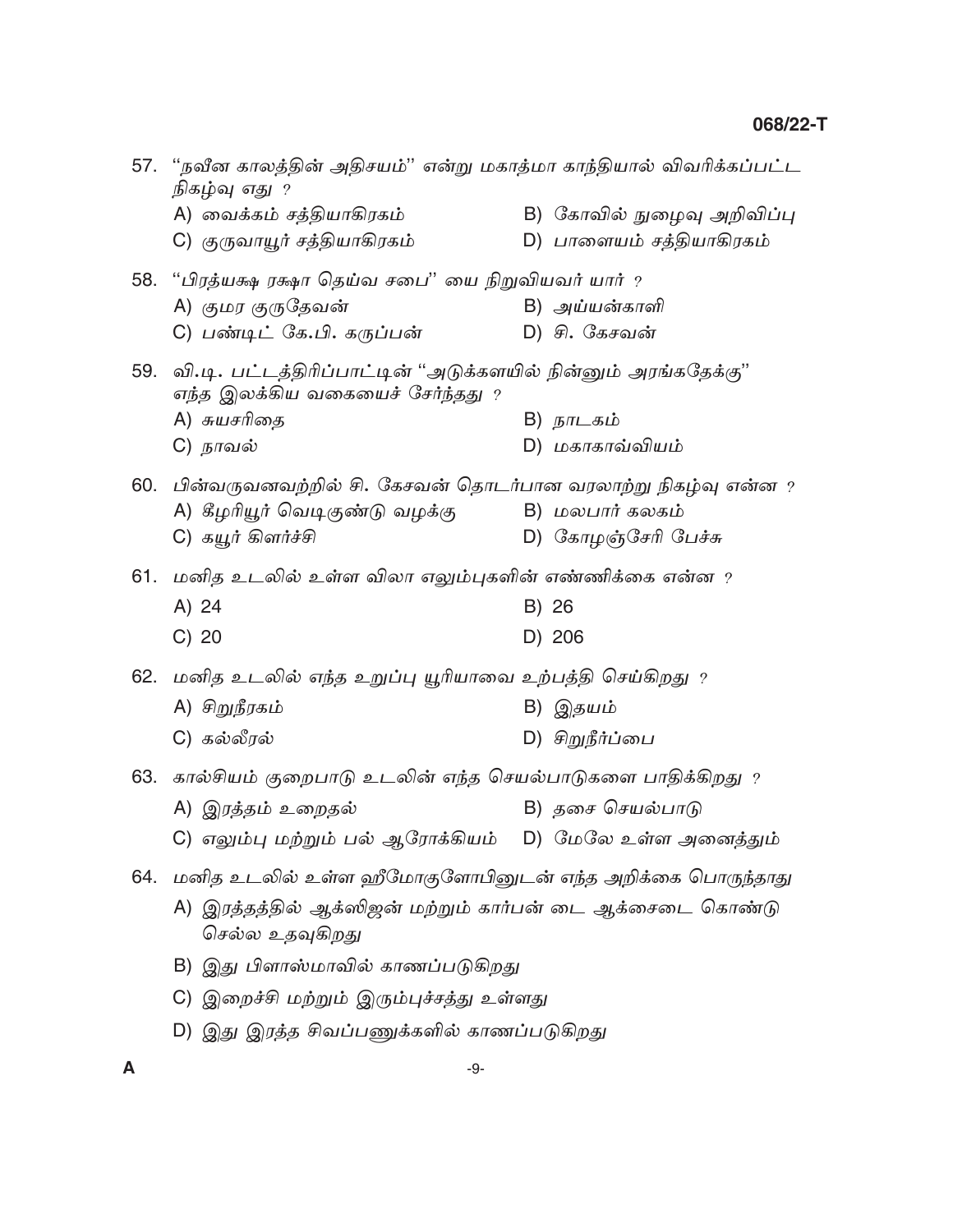65. பின்வரும் கூற்றுகளில் எது சரியானது ?

- i) வைட் கேயின், டாக்கிங் வாச் பார்வையற்றவர்களால் பயன்படுத்தப் படுகிறது.
- ii) வைட் கேயின், டாக்கிங் வாச் கைகால் தளர்ந்தவர்களால் பயன்படுத்தப் படுகின்றன.
- iii) டாட்டைல் வாச், மற்றும் பிரெய்லி ஸ்கிரிப்ட் ஆகியவை காதுகேளாதவர்களால் பயன்படுத்தப்படுகின்றன.
- iv) டாட்டைல் வாச், மற்றும் பிரெய்லி ஸ்கிரிப்ட் ஆகியவை பார்வையற்றவர்களால் பயன்படுத்தப்படுகின்றன.
- $A)$  i & ii B) ii & iii  $C)$  iii & iv D)  $i & w$

66. பின்வருவனவற்றில் வெண்டைக்காய் வகை எது ?

- A) உ<u>ஜ்</u>வாலா B) நீலிமா
- $D)$  அனாமிகா C) முக்தி
- 67. வளிமண்டலத்தில் கார்பன் மோனாக்சைட்டின் முக்கிய ஆதாரம் எது ?
	- A) வாகனங்களில் இருந்து வரும் புகை
	- B) தொழிற்சாலைகளில் இருந்து வரும் புகை
	- C) பூச்சிக்கொல்லிகளின் பயன்பாடு
	- D) உரங்களின் பயன்பாடு
- 68. சதுப்புநிலங்களில் புலிகள் காணப்படுவது எந்த இடத்தில் ?
	- A) தமிழ்நாடு B) மேற்கு வங்காளம்
	- D) பஞ்சாப் C) நாகாலாந்து
- 69. பிரிப்பான்களின் வகைக்குள் (Category of separators)வருவதைக் கண்டறியவும் ?
	- A) தவளை B) தாமரை
	- C) நண்டு D) பாக்டீரியா
- 70. உலகில் அதிக சணல் உற்பத்தி செய்யும் நாடு எது ?
	- A) பங்களாகேஷ்  $B)$  கென்யா C) இந்தியா  $D)$  சீனா
- 71. ஒரே அணு எண் மற்றும் வெவ்வேறு நிறை எண் கொண்ட ஒரே தனிமத்தின் வெவ்வேறு அணுக்கள் \_\_\_\_\_\_\_\_\_\_\_\_ என அழைக்கப்படுகின்றன.
	- A) ஐசோமர்கள் B) ஐசோபார்கள்
	- C) ஐசோடோப்புகள் D) ஐசோடோன்கள்
- A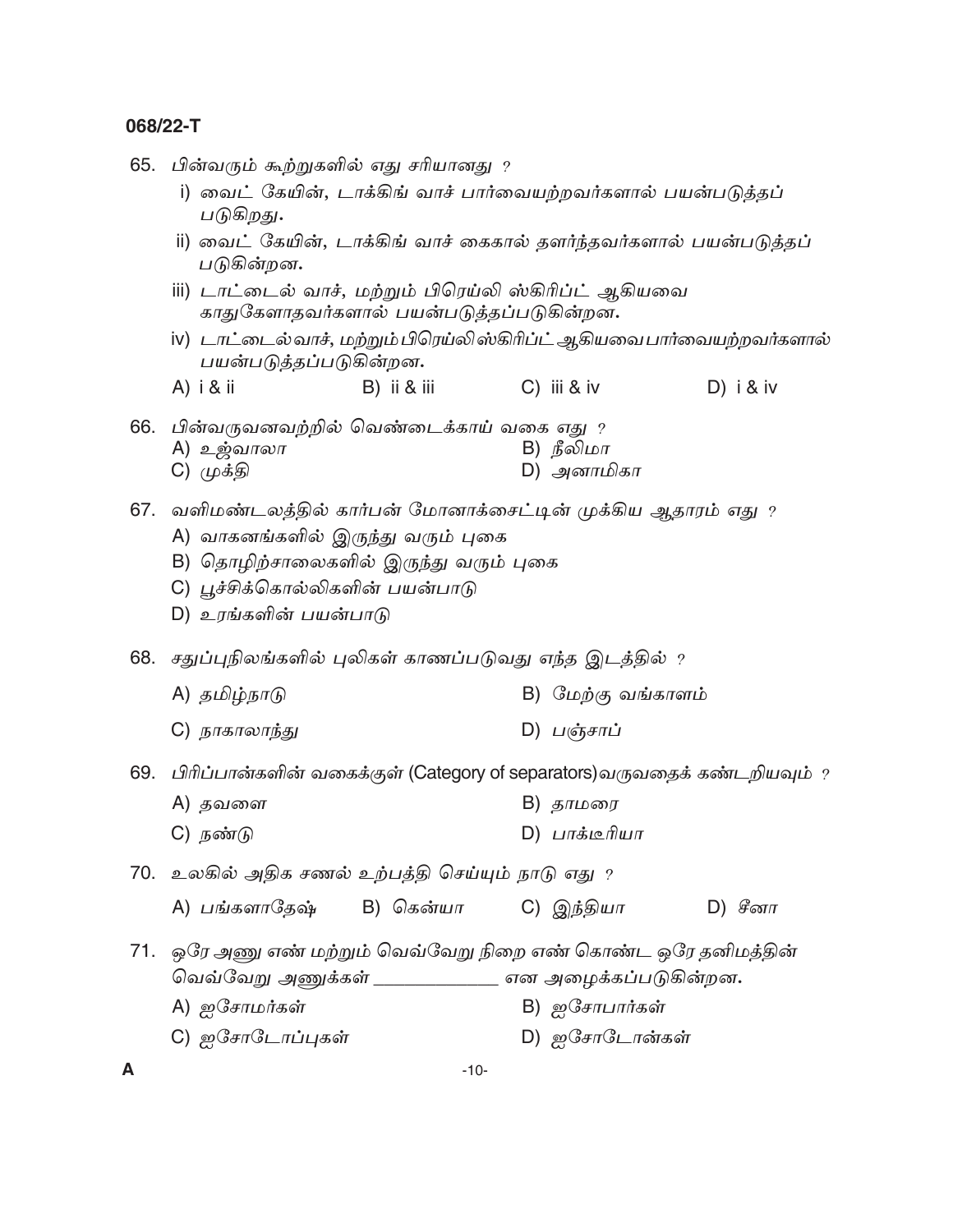|     | 72. நவீன பீரியாடிட்க் விதியை உருவாக்கிய விஞ்ஞானி யார் ?                                        |                                   |  |
|-----|------------------------------------------------------------------------------------------------|-----------------------------------|--|
|     | A) டோபெரேனர்                                                                                   | B) நியூலேண்ட்ஸ்                   |  |
|     | C) மெண்டெலீவ்                                                                                  | D) மோஸ்லி                         |  |
|     | 73. பூமியில் அதிகம் உள்ள தனிமம்                                                                |                                   |  |
|     | A) நைட்ரஜன்                                                                                    | B) ஹைட்ரஜன்                       |  |
|     | C) ஆக்ஸிஜன்                                                                                    | D) ஹீலியம்                        |  |
|     | 74.  பின்வருவனவற்றில் இரும்புத் தாது எது ?                                                     |                                   |  |
|     | A) பாக்சைட்                                                                                    | B) ஹெமாடைட்                       |  |
|     | C) கலமின்                                                                                      | D) குப்ரைட்                       |  |
|     | 75.  எந்த வகையான நூல் முதலில் தயாரிக்கப்பட்டது $\,$ ?                                          |                                   |  |
|     | A) நைலான்                                                                                      | B) பேக்கலைட்                      |  |
|     | C) பாலித்தீன்                                                                                  | D) பாலிவினைல் குளோரைடு            |  |
| 76. | கண்ணாடியின் மீது படும் கதிர் நிகழ்வுகளின் கோணம் 60° ஆக இருந்தால்,<br>பிரதிபலிப்பு கோணம் என்ன ? |                                   |  |
|     | A) $40^\circ$<br>B) $60^\circ$                                                                 | C) $80^\circ$<br>$30^\circ$<br>D) |  |
|     | 77. மழைத்துளிகளின் கோள வடிவத்தை ஏற்படுத்தும் விசை                                              |                                   |  |
|     | A) மேற்பரப்பு பதற்றம்                                                                          | B) பிசுபிசுப்பு விசை              |  |
|     | C) உராய்வு விசை                                                                                | D) ஈர்ப்பு விசை                   |  |
|     | 78. ஒலி மிக வேகமான வேகத்தில் பயணிப்பது                                                         |                                   |  |
|     | A) வெற்றிடத்தில்                                                                               | B) தண்ணீரில்                      |  |
|     | C) காற்றில்                                                                                    | D) திடப்பொருட்களில்               |  |
|     | 79. நீரின் அடர்த்தி எப்போது அதிகமாக இருக்கும் ?                                                |                                   |  |
|     | A) $0^{\circ}$ C                                                                               | B) 100°C                          |  |
|     | $C)$ 4°C                                                                                       | $D) -4$ °C                        |  |
|     | 80. நிறை பாதியாகி, வேகம் இரட்டிப்பானால், பொருளின் இயக்க ஆற்றல்                                 |                                   |  |
|     | A) மாறாது                                                                                      | B) இரட்டிப்பாகும்                 |  |
|     | C) நான்கு மடங்கு ஆகும்                                                                         | D) பாதியாகும்                     |  |
| A   | $-11-$                                                                                         |                                   |  |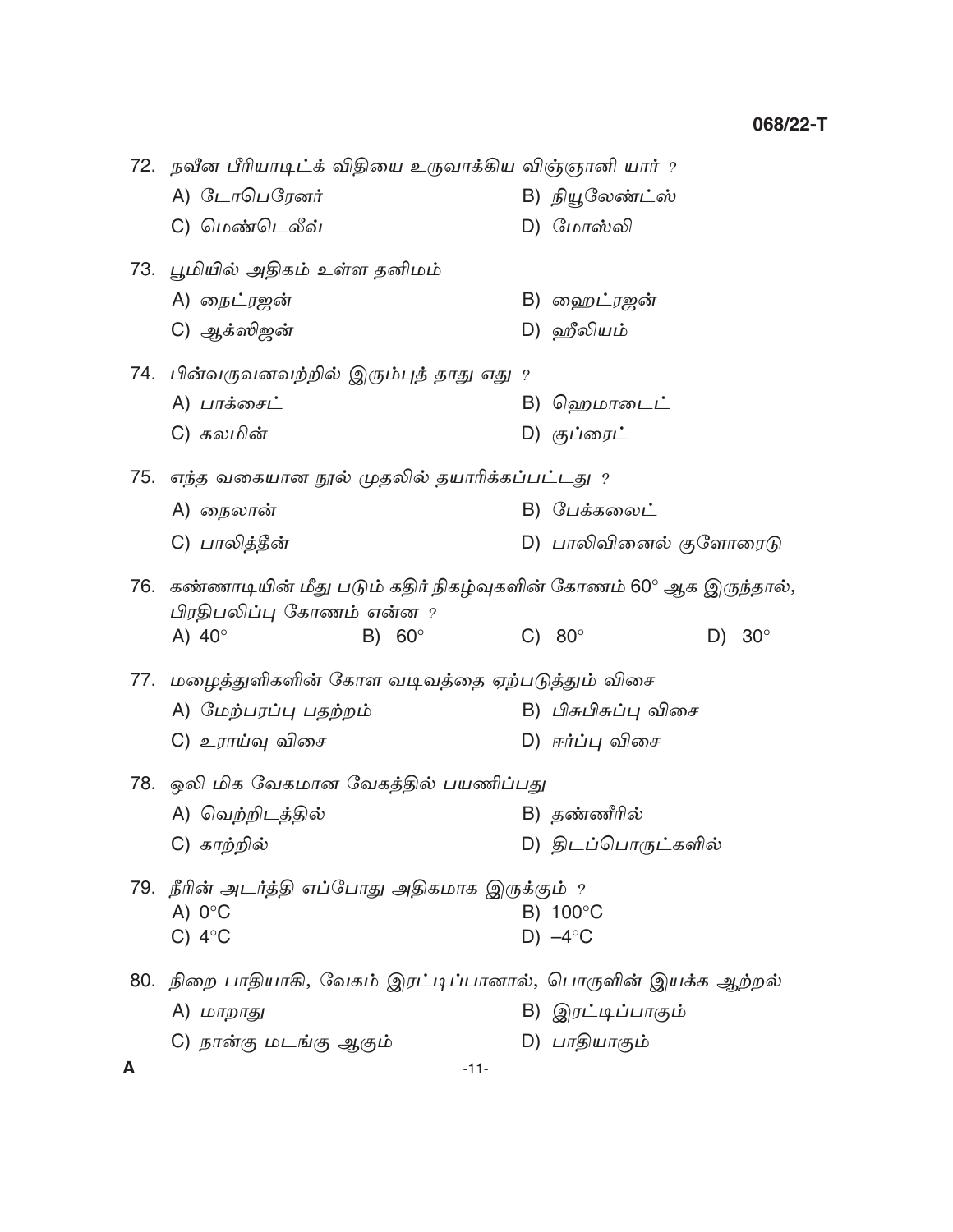|     | 81. $\frac{1}{2} + \frac{1}{4} + \frac{1}{8} + \frac{1}{16}$ இன் தசம வடிவம் என்ன ?                                                                                         |                  |                  |                                   |                  |                    |
|-----|----------------------------------------------------------------------------------------------------------------------------------------------------------------------------|------------------|------------------|-----------------------------------|------------------|--------------------|
|     | A) 0.8375                                                                                                                                                                  |                  |                  | B) 0.7375                         |                  |                    |
|     | C) 0.9375                                                                                                                                                                  |                  |                  | D) 0.6375                         |                  |                    |
|     | 82. $\left(\frac{1}{2}\right)^2+\left(\frac{1}{\sqrt{4}}\right)^2$ இன் மதிப்பு என்ன                                                                                        |                  |                  |                                   |                  |                    |
|     | A) $\frac{1}{8}$                                                                                                                                                           | B) $\frac{2}{8}$ | C) $\frac{1}{4}$ |                                   | D) $\frac{1}{2}$ |                    |
|     |                                                                                                                                                                            |                  |                  |                                   |                  |                    |
|     | A) $23\frac{1}{2}$                                                                                                                                                         | B) 23            | C) 0             |                                   |                  | D) $23\frac{1}{4}$ |
|     | 84. $\frac{1}{100}$ இல் 12 $\frac{1}{2}$ யின் மடங்கு என்ன ?                                                                                                                |                  |                  |                                   |                  |                    |
|     | A) $\frac{1}{9}$                                                                                                                                                           |                  |                  | B) $12\frac{1}{2}\%$              |                  |                    |
|     | C) 12%                                                                                                                                                                     |                  |                  | D) $(A)$ மற்றும் $(B)$            |                  |                    |
| 85. | பின்வருவனவற்றில் எது சரியான எண் அல்ல?                                                                                                                                      |                  |                  |                                   |                  |                    |
|     | A) 6                                                                                                                                                                       |                  |                  | B) 28                             |                  |                    |
|     | C) (A) மற்றும் (B)                                                                                                                                                         |                  | $D)$ 4           |                                   |                  |                    |
| 86. | சாத்விக் ஒரு பழைய வீட்டை 35 லட்சத்துக்கு வாங்கி, 3 லட்சத்தை ரிப்பேர்<br>செய்யச் செலவு செய்தார். பின்னர் அவர் அதை 5% லாபத்திற்கு விற்றார்.<br>சாத்விக் பெற்ற பணம் எவ்வளவு ? |                  |                  |                                   |                  |                    |
|     | A) 36,75,000 $\ell$ <sup>15</sup>                                                                                                                                          |                  |                  | B) 39,90,000 $\ell$ <sup>15</sup> |                  |                    |
|     | C) 36,90,000 $e$ <sup>15</sup>                                                                                                                                             |                  |                  | D) 39,75,000 $\ell$ <sup>15</sup> |                  |                    |

87. 24 மீ மற்றும் 16 மீ நீளம் கொண்ட இரண்டு PVC குழாய்கள் ஒரே நீளம் மற்றும் அதிகபட்ச நீளத்திற்கு வெட்டப்பட வேண்டும். ஒவ்வொரு துண்டின் அதிகபட்ச நீளம் என்ன ?

|  | A) 10 $\mathcal{L}$ | B) 16 $\mathcal{L}$ | C) $8 \text{ }\mathit{L}$ | D) $4 \angle B$ |
|--|---------------------|---------------------|---------------------------|-----------------|
|--|---------------------|---------------------|---------------------------|-----------------|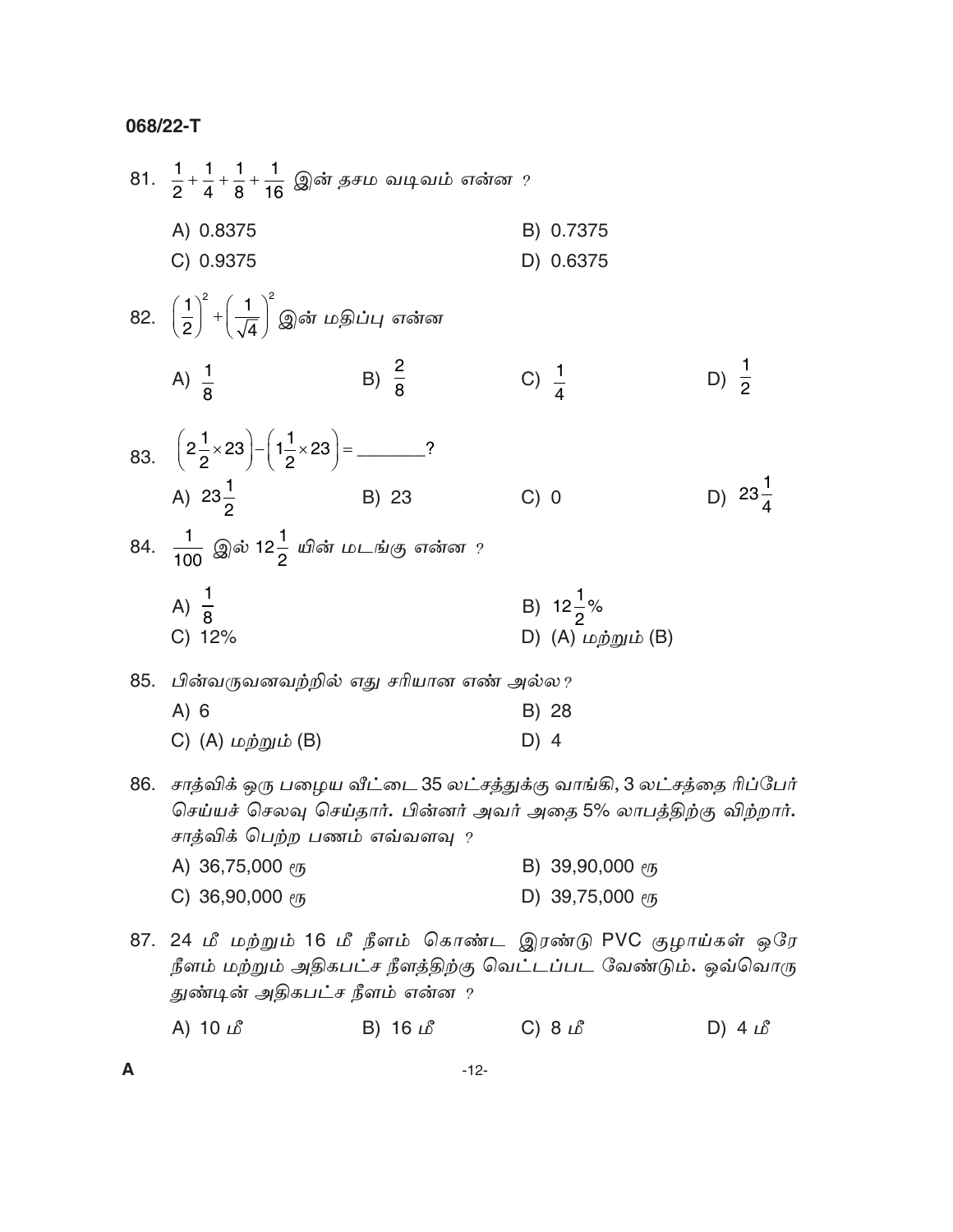88. NH இல் உள்ள மூன்று வெவ்வேறு சந்திப்புகளில் உள்ள போக்குவரத்து விளக்கு ஒவ்வொரு 60 வினாடிகள், 120 வினாடிகள் மற்றும் 24 வினாடிகளுக்கு பச்சை நிறமாக மாறும். காலை 7.00 மணிக்கு சிக்னல்கள் தொடங்கும் போது அனைத்து விளக்குகளும் பச்சை நிறத்தில் இருந்தன. எவ்வளவு நேரம் கழித்து மூன்று சிக்னல்களும் ஒரே நேரத்தில் மீண்டும் பச்சை நிறமாக மாறும் ?

| A) 24 மணிநேரம் | B) 12 மணிநேரம் |
|----------------|----------------|
|----------------|----------------|

- C) 120 நிமிடங்கள் D) 2 நிமிடங்கள்
- 89. குமரன் சில நாட்களாக பால் விற்பனையை சரிபார்த்தபோது, சராசரி தினசரி வருமானம் ரூ. 150 என தெரிந்தது. இதே நிலை தொடர்ந்தால் ஜூன் மாதத்தில் பால் விற்பனையில் குமரனுக்கு எவ்வளவு பணம் கிடைக்கும் ?

B) 4,500  $\ell$ C) 4,560  $e/\sqrt{5}$ A)  $4,650$  em D) 150  $e/5$ 

90. ஒரு பேருந்து பயணத்தின் முதல் 120 கிலோமீட்டர் தூரத்தை மணிக்கு 30 கிமீ சராசரி வேகத்திலும் அடுத்த 120 கிலோமீட்டர்தூரத்தை மணிக்கு20 கிமீ சராசரி வேகத்திலும் பயணித்தது. முழு பயணத்தின் சராசரி வேகம் என்ன ?

A) 25 Km/h **B) 24 Km/h** C) 20 Km/h D) 30 Km/h

- 91. அப்பு P க்கு கிழக்கே <mark>2</mark> Km பயணித்து மேற்கே 1<sup>5</sup> Km பயணித்தார்**.**<br>அப்படியானால் அவர் இப்போது P இலிருந்து எவ்வளவு தூரத்தில் இருக்கிறார் ?
	- A)  $1\frac{5}{7}$  Km கிழக்கு B)  $1\frac{1}{21}$  Km மேற்கு C)  $1\frac{1}{21}$  Km கிழக்கு D)  $1\frac{5}{7}$  Km மேற்கு
- 92. 5, 12, 31, 68, \_\_\_\_ வரிசையில் அடுத்த எண் எது ?
	- A) 110 B) 125
	- D) 129  $C)$  116

A

 $-13-$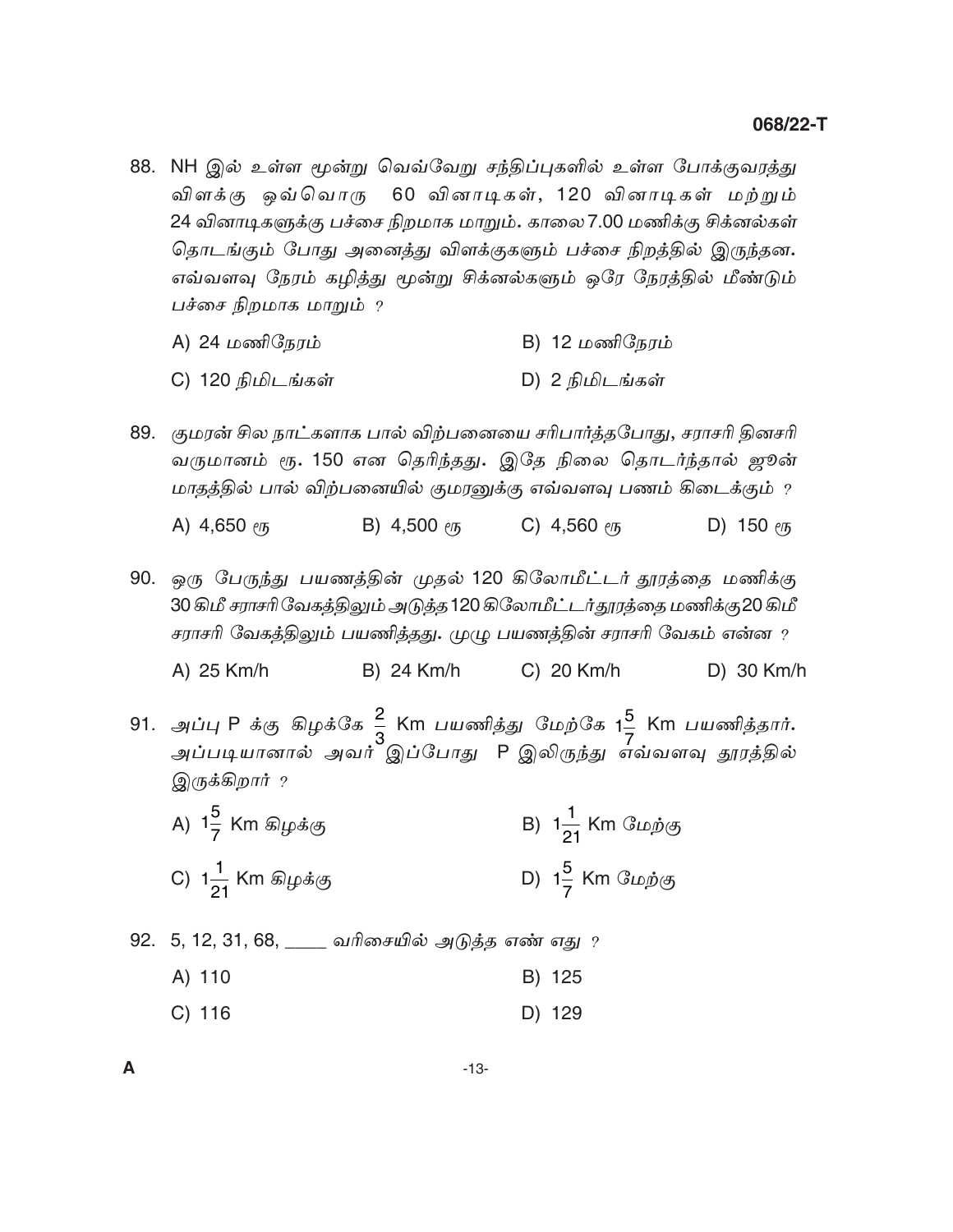$\boldsymbol{\mathsf{A}}$ 

# 93. இந்தப் படங்களில் அடுத்த படம் எது?



94. கீழே உள்ள படங்களில் எந்த எண் குறிக்கப்படுகிறது?





 $-14-$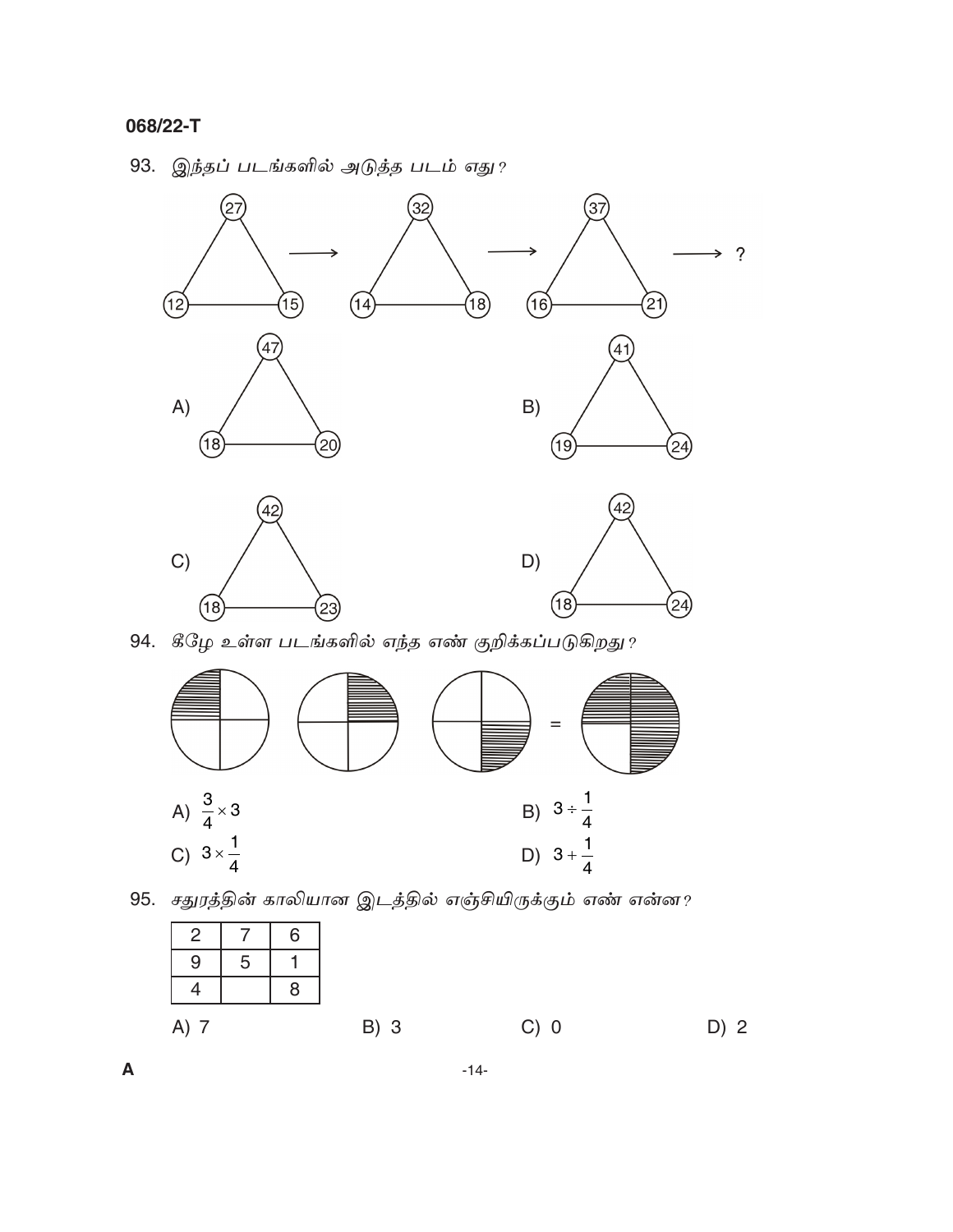|     | 96. $-3(5-2) + (-3) \times 0 =$ _______?                   |      |                                                          |                  |
|-----|------------------------------------------------------------|------|----------------------------------------------------------|------------------|
|     | $A) -12$                                                   | B) 9 | $C) -9$                                                  | D) 12            |
|     | 97.   வித்தியாசமான ஒன்றைக் கண்டுபிடி                       |      |                                                          |                  |
|     | A) பேனா                                                    |      | B) சீருடை                                                |                  |
|     | C) புத்தகம்                                                |      | D) பென்சில்                                              |                  |
|     | 98.   ஒற்றுமையைக் கண்டறியவும்<br>உருளை : 3 :: அரைக்கோளம் : |      |                                                          |                  |
|     | $A)$ 1                                                     | B) 2 | $C)$ 4                                                   | D) $\frac{1}{2}$ |
| 99. | தனியாக எழுதவும்                                            |      | கீழே கொடுக்கப்பட்டுள்ளவற்றிலிருந்து இரு பரிமாண வடிவங்களை |                  |
|     | i) வட்டம்                                                  |      | ii) ஹெப்டகன்                                             |                  |
|     | iii) கூம்பு                                                |      | iv) அறுகோணம்                                             |                  |

- A) (i)  $B)$  (iii)
- C) (i), (ii), (iv) D) (ii), (iv)
- 100. ஸ்ருதியின் அப்பா ஸ்ருதியின் தாத்தாவை விட 26 வயது இளையவர், மற்றும் ஸ்ருதியை விட 29 வயது மூத்தவர். மூவரின் மொத்த வயது 135 ஆண்டுகள். அப்படியானால் ஸ்ருதியின் வயது என்ன ?
	- A) 18 B) 46  $C)$  17 D) 72

 $-15-$